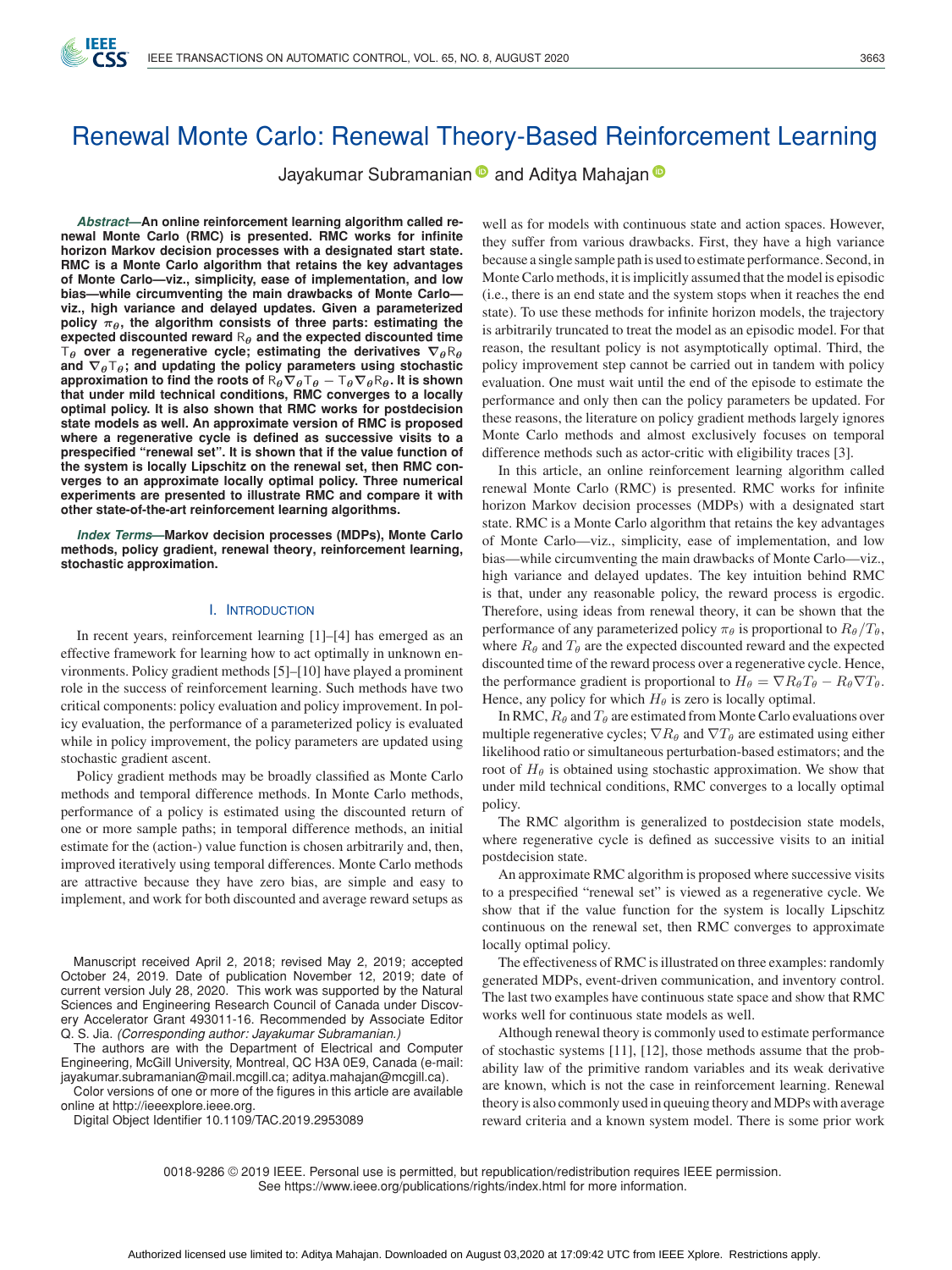on using renewal theory for reinforcement learning [13], [14], where renewal theory-based estimators for the average return and differential value function for average reward MDPs are developed. In RMC, renewal theory is used in a different manner for discounted reward MDPs (and the results generalize to average cost MDPs).

# II. RMC ALGORITHM

Consider an MDP with state  $S_t \in \mathcal{S}$  and action  $A_t \in \mathcal{A}$ . The system starts in an initial state  $s_0 \in S$  and at each time t, there is a controlled transition from  $S_t$  to  $S_{t+1}$  according to a transition kernel  $P(A_t)$ . At each time t, a per-step reward  $R_t = r(S_t, A_t, S_{t+1})$  is received.

A (time-homogeneous and Markov) policy  $\pi$  maps the current state to a distribution on actions, i.e.,  $A_t \sim \pi(S_t)$ . We use  $\pi(a|s)$  to denote  $\mathbb{P}(A_t = a | S_t = s)$ . The performance of a policy  $\pi$  is given by

$$
J_{\pi} = \mathbb{E}_{A_t \sim \pi(S_t)} \left[ \sum_{t=0}^{\infty} \gamma^t R_t \middle| S_0 = s_0 \right]
$$
 (1)

where  $\gamma \in (0, 1)$  is the discount factor. We are interested in identifying an optimal policy, i.e., a policy that maximizes the performance. When  $S$  and  $A$  are Borel spaces, we assume that the model satisfies the standard regularity conditions under which time-homogeneous Markov policies are optimal [15].

Suppose policies are parameterized by a closed and convex subset Θ of the Euclidean space.<sup>1</sup> Given  $\theta \in \Theta$ , we use  $\pi_{\theta}$  to denote the policy parameterized by  $\theta$  and  $J_{\theta}$  to denote  $J_{\pi_{\theta}}$ . We assume that for all policies  $\pi_{\theta}, \theta \in \Theta$ , the designated start state  $s_0$  is positive recurrent.

The typical approach for policy gradient-based reinforcement learning is to start with an initial choice  $\theta_0 \in \Theta$  and iteratively update it using stochastic gradient ascent. In particular, let  $\nabla J_{\theta_m}$  be an unbiased estimator of  $\nabla_{\theta} J_{\theta}|_{\theta = \theta_m}$ , and consider the update

$$
\theta_{m+1} = \left[\theta_m + \alpha_m \hat{\nabla} J_{\theta_m}\right]_{\Theta} \tag{2}
$$

where  $[\theta]_{\Theta}$  denotes the projection of  $\theta$  onto  $\Theta$ , and  $\{\alpha_m\}_{m>1}$  are learning rates that satisfy the standard assumptions

$$
\sum_{m=1}^{\infty} \alpha_m = \infty \quad \text{and} \quad \sum_{m=1}^{\infty} \alpha_m^2 < \infty. \tag{3}
$$

Under mild technical conditions [16], the above iteration converges to a  $\theta^*$  that is locally optimal, i.e.,  $\nabla_{\theta} J_{\theta}|_{\theta=\theta^*} = 0$ . In RMC, we approximate  $\nabla_{\theta} J_{\theta}$  by a repeated theory based estimator as explained approximate  $\nabla_{\theta} J_{\theta}$  by a renewal theory-based estimator as explained below.

Let  $\tau^{(n)}$  denote the stopping time when the system returns to the start state  $s_0$  for the *n*-th time. In particular, let  $\tau^{(0)} = 0$  and for  $n \geq$ 1 define  $\tau^{(n)} = \min\{t > \tau^{(n-1)} : s_t = s_0\}$ . We call the sequence of  $(S_t, A_t, R_t)$  from  $\tau^{(n-1)}$  to  $\tau^{(n)} - 1$  as the *n-th regenerative cycle*. Let  $R^{(n)}$  and  $T^{(n)}$  denote the total discounted reward and total discounted time of the *n*-th regenerative cycle, i.e.,

$$
\mathsf{R}^{(n)} = \Gamma^{(n)} \sum_{t=\tau^{(n-1)}}^{\tau^{(n)}-1} \gamma^t R_t \quad \text{and} \quad \mathsf{T}^{(n)} = \Gamma^{(n)} \sum_{t=\tau^{(n-1)}}^{\tau^{(n)}-1} \gamma^t \tag{4}
$$

where  $\Gamma^{(n)} = \gamma^{-\tau^{(n-1)}}$ . By the strong Markov property [17],  ${R^{(n)}}_{n\geq 1}$  and  ${T^{(n)}}_{n\geq 1}$  are i.i.d. sequences. Let  $R_\theta$  and  $T_\theta$  denote

<sup>1</sup>Examples of such parametized policies include the weights of a Gibbs softmax policy, the weights of a deep neural network, the thresholds in a control limit policy, and so on.

 $\mathbb{E}[R^{(n)}]$  and  $\mathbb{E}[T^{(n)}]$ , respectively. Define

$$
\widehat{\mathsf{R}} = \frac{1}{N} \sum_{n=1}^{N} \mathsf{R}^{(n)} \quad \text{and} \quad \widehat{\mathsf{T}} = \frac{1}{N} \sum_{n=1}^{N} \mathsf{T}^{(n)} \tag{5}
$$

where N is an arbitrarily chosen number of cycles. Then,  $\widehat{R}$  and  $\widehat{T}$  are unbiased and asymptotically consistent estimators of  $R_\theta$  and  $T_\theta$ .

From ideas of renewal theory [18], we have the following.

*Proposition 1 (Renewal Relationship):* The performance of policy  $\pi_{\theta}$  is given by

$$
J_{\theta} = \frac{\mathsf{R}_{\theta}}{(1 - \gamma)\mathsf{T}_{\theta}}.\tag{6}
$$

*Proof:* Consider the performance

$$
J_{\theta} = \mathbb{E}_{A_t \sim \pi_{\theta}(S_t)} \left[ \sum_{t=0}^{\tau^{(1)}-1} \gamma^t R_t + \gamma^{\tau^{(1)}} \sum_{t=\tau^{(1)}}^{\infty} \gamma^{t-\tau^{(1)}} R_t \middle| S_0 = s_0 \right]
$$
  
\n
$$
\stackrel{(a)}{=} R_{\theta} + \mathbb{E}_{A_t \sim \pi_{\theta}(S_t)} [\gamma^{\tau^{(1)}}] J_{\theta} \tag{7}
$$

where the second expression in  $(a)$  uses the independence of random variables from  $(0, \tau^{(1)} - 1)$  to those from  $\tau^{(1)}$  onwards due to the strong Markov property [17].

Now, by definition,  $T_{\theta} = (1 - \mathbb{E}_{A_t \sim \pi_{\theta}(S_t)}[\gamma^{\tau^{(1)}}])/(1 - \gamma)$ . Rearranging terms, we get  $\mathbb{E}_{A_t \sim \pi_\theta(S_t)}[\gamma^{\tau^{(1)}}] = 1 - (1 - \gamma)T_\theta$ . Substituting this in  $(7)$ , we get the result of the proposition.

Differentiating both sides of (6) with respect to  $\theta$ , we get

$$
\nabla_{\theta} J_{\theta} = \frac{H_{\theta}}{\mathsf{T}_{\theta}^{2}(1-\gamma)}, \text{ where } H_{\theta} = \mathsf{T}_{\theta} \nabla_{\theta} \mathsf{R}_{\theta} - \mathsf{R}_{\theta} \nabla_{\theta} \mathsf{T}_{\theta}. \tag{8}
$$

Therefore, instead of using stochastic gradient ascent to find a local maximum of  $J_\theta$ , we can use stochastic approximation to find a root of  $H_\theta$ .

*Theorem 1:* Consider the sequence  $\{\theta_m\}_{m>1}$ , where the initial  $\theta_0 \in \Theta$  is chosen arbitrarily, and for  $m > 0$ 

$$
\theta_{m+1} = \left[\theta_m + \alpha_m \hat{H}_m\right]_{\Theta} \tag{9}
$$

where  $\{\alpha_m\}_{m\geq 1}$  satisfies (3) and  $\widehat{H}_m$  is an unbiased estimator of  $H_{\theta_m}$ . Then, the sequence  $\{\theta_m\}_{m\geq 1}$  converges almost surely and

$$
\lim_{m \to \infty} \nabla_{\theta} J_{\theta} \big|_{\theta_m} = 0.
$$

*Proof:* The convergence of the  $\{\theta_m\}_{m\geq 1}$  follows from [16, Th. 2.2] and the fact that the model satisfies conditions (A1)–(A4) of [16, pp. 10–11]. -

*Proposition 2:* Let  $\widehat{R}_m$ ,  $\widehat{T}_m$ ,  $\widehat{\nabla}R_m$ , and  $\widehat{\nabla}T_m$  be unbiased estimators of  $\mathsf{R}_{\theta_m}$ ,  $\mathsf{T}_{\theta_m}$ ,  $\nabla_{\theta} \mathsf{R}_{\theta_m}$ , and  $\nabla_{\theta} \mathsf{T}_{\theta_m}$ , respectively, such that  $\overline{T}_m \perp \nabla R_m$  and  $\overline{R}_m \perp \nabla T_m$ .<sup>2</sup> Then

$$
\widehat{H}_m = \widehat{\mathsf{T}}_m \widehat{\nabla} \mathsf{R}_m - \widehat{\mathsf{R}}_m \widehat{\nabla} \mathsf{T}_m \tag{10}
$$

is an unbiased estimator of  $H_{\theta_m}$ . Furthermore, assume that

- 1)  $H_{\theta}$  is continuous;
- 2) the estimate  $\hat{H}_m$  has bounded variance;
- 3) the differential equation  $d\theta/dt = H_\theta$  has isolated limit points that are locally asymptotically stable.

Then, the sequence  $\{\theta_m\}_{m\geq 1}$  generated by (9) converges almost surely and

$$
\lim_{m \to \infty} \nabla_{\theta} J_{\theta} \Big|_{\theta_m} = 0.
$$

 $2X \perp Y$  denotes that random variables X and Y are independent.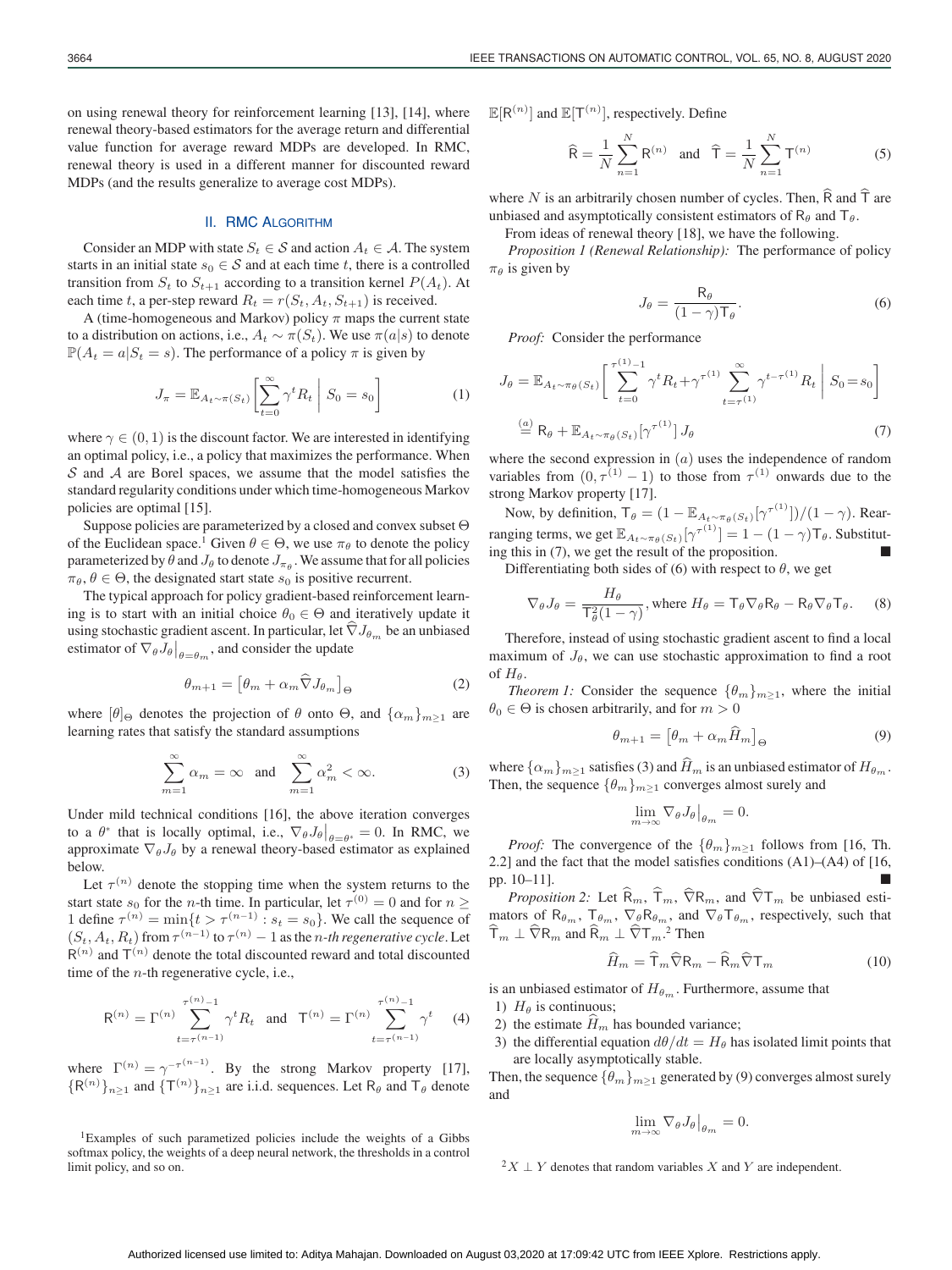| <b>Algorithm 1:</b> RMC Algorithm with Likelihood Ratio Based |  |  |  |
|---------------------------------------------------------------|--|--|--|
| Gradient Estimates.                                           |  |  |  |

: Initial policy  $\theta_0$ , discount factor  $\gamma$ , initial input state  $s_0$ , number of regenerative cycles N **for** *iteration*  $m = 0, 1, \ldots$  **do for** regenerative cycle  $n_1 = 1$  to N **do** Generate  $n_1$ -th regenerative cycle using policy  $\pi_{\theta_m}$ . Compute  $R^{(n_1)}$  and  $T^{(n_1)}$  using (4). Set  $\widehat{R}_m$  = mean( $R^{(n_1)}$ :  $n_1 \in \{1, ..., N\}$ ). Set  $\widehat{\mathsf{T}}_m = \text{mean}(\mathsf{T}^{(n_1)} : n_1 \in \{1, ..., N\}).$ for regenerative cycle  $n_2 = N + 1$  to  $2N$  do Generate  $n_2$ -th regenerative cycle using policy  $\pi_{\theta_m}$ . Compute  $\mathsf{R}_{\sigma}^{(n_2)}$ ,  $\mathsf{T}_{\sigma}^{(n_2)}$  and  $\Lambda_{\sigma}$  for all  $\sigma$  using (12).<br>Set  $\widehat{\mathsf{R}}^{(n_2)} = \sum_{\sigma = \tau^{n_2-1}}^{\tau^{n_2}-1} \mathsf{R}_{\sigma}^{(n_2)} \Lambda_{\sigma}$ .<br>Set  $\widehat{\mathsf{T}}^{(n_2)} = \sum_{\sigma = \tau^{n_2-1}}^{\tau^{n_2}-1} \mathsf{T}_{\sigma}^{(n_2)} \Lambda_{\sigma}$ . Set  $\widehat{\nabla}R_m = \text{mean}(\widehat{R}^{(n_2)} : n_2 \in \{N+1, \ldots, 2N\})$ <br>Set  $\widehat{\nabla}T_m = \text{mean}(\widehat{T}^{(n_2)} : n_2 \in \{N+1, \ldots, 2N\})$ Set  $\widehat{H}_m = \widehat{\mathsf{T}}_m \widehat{\nabla} \mathsf{R}_m - \widehat{\mathsf{R}}_m \widehat{\nabla} \mathsf{T}_m$ . Update  $\theta_{m+1} = [\theta_m + \alpha_m \widehat{H}_m]_{\Theta}$ .

*Proof:* The independence assumption implies that  $\widehat{H}_m$  is unbiased. The model satisfies conditions  $(A2.1)$ – $(A2.6)$  of [19, pg. 126], so [19, Th. 2.1] implies that  $\{\theta_m\}_{m\geq 1}$  converges. The convergence to a local maximum follows from the discussion in [19, Sec. 5.8].

We can estimate  $R_{\theta}$  and  $T_{\theta}$  using (5). We present two methods to estimate the gradients of  $R_\theta$  and  $T_\theta$ : 1) a likelihood ratio-based gradient estimator, which works when the policy is differentiable with respect to the policy parameters; and 2) a simultaneous perturbation-based gradient estimator that uses finite differences, which is useful when the policy is not differentiable with respect to the policy parameters.

## *A. Likelihood Ratio-Based Gradient Estimator*

One approach to estimate the performance gradient is to use likelihood radio-based estimates [12], [20], [21]. Suppose the policy  $\pi_{\theta}(a|s)$ is differentiable with respect to  $\theta$ . For any time t, define the likelihood function

$$
\Lambda_t = \nabla_{\theta} \log[\pi_{\theta}(A_t \mid S_t)] \tag{11}
$$

and, for  $\sigma \in \{\tau^{(n-1)}, \ldots, \tau^{(n)}-1\}$ , define

$$
\mathsf{R}_{\sigma}^{(n)} = \Gamma^{(n)} \sum_{t=\sigma}^{\tau^{(n)}-1} \gamma^t R_t \quad \text{and} \quad \mathsf{T}_{\sigma}^{(n)} = \Gamma^{(n)} \sum_{t=\sigma}^{\tau^{(n)}-1} \gamma^t. \tag{12}
$$

In this notation,  $R^{(n)} = R^{(n)}_{\tau^{(n-1)}}$  and  $T^{(n)} = T^{(n)}_{\tau^{(n-1)}}$ . Then, define the following estimators for  $\nabla \cdot \mathbf{R}$ , and  $\nabla \cdot \mathbf{T}$ . following estimators for  $\overline{\nabla}_{\theta}^{\overline{\mu}} \overline{\mathsf{R}}_{\theta}$  and  $\nabla_{\theta} \mathsf{T}_{\theta}$ :

$$
\widehat{\nabla}\mathbf{R} = \frac{1}{N} \sum_{n=1}^{N} \sum_{\sigma=\tau}^{\tau^{(n)}-1} \mathbf{R}_{\sigma}^{(n)} \Lambda_{\sigma}
$$
(13)

$$
\widehat{\nabla}\mathsf{T} = \frac{1}{N} \sum_{n=1}^{N} \sum_{\sigma=\tau}^{\tau^{(n)}-1} \mathsf{T}_{\sigma}^{(n)} \Lambda_{\sigma}
$$
(14)

where  $N$  is an arbitrarily chosen number.

*Proposition 3:*  $\widehat{\nabla}R$  and  $\widehat{\nabla}T$  defined above are unbiased and asymptotically consistent estimators of  $\nabla_{\theta} R_{\theta}$  and  $\nabla_{\theta} T_{\theta}$ .

*Proof:* Let  $P_{\theta}$  denote the probability induced on the sample paths when the system is following policy  $\pi_{\theta}$ . For  $t \in {\{\tau^{(n-1)}, \ldots, \tau^{(n)} - \tau^{(n)}\}}$ 1}, let  $D_t^{(n)}$  denote the sample path  $(S_s, A_s, S_{s+1})_{s=\tau^{(n-1)}}^t$  for the  $n$ -th regenerative cycle until time  $t$ . Then

$$
P_{\theta}(D_t^{(n)}) = \prod_{s=\tau^{(n-1)}}^{t} \pi_{\theta}(A_s|S_s) \mathbb{P}(S_{s+1}|S_s, A_s).
$$

Therefore

$$
\nabla_{\theta} \log P_{\theta}(D_t^{(n)}) = \sum_{s=\tau^{(n-1)}}^t \nabla_{\theta} \log \pi_{\theta}(A_s|S_s) = \sum_{s=\tau^{(n-1)}}^t \Lambda_s.
$$
\n(15)

Note that  $R_{\theta}$  can be written as

$$
\mathsf{R}_{\theta} = \Gamma^{(n)} \sum_{t=\tau^{(n-1)}}^{\tau^{(n)}-1} \gamma^t \mathbb{E}_{A_t \sim \pi_{\theta}(S_t)}[R_t].
$$

Using the log derivative trick, $3$  we get

$$
\nabla_{\theta} \mathbf{R}_{\theta} = \Gamma^{(n)} \sum_{t=\tau^{(n-1)}}^{\tau^{(n)}-1} \gamma^{t} \mathbb{E}_{A_{t} \sim \pi_{\theta}(S_{t})} [R_{t} \nabla_{\theta} \log P_{\theta} (D_{t}^{(n)})]
$$

$$
\stackrel{(a)}{=} \Gamma^{(n)} \mathbb{E}_{A_{t} \sim \pi_{\theta}(S_{t})} \left[ \sum_{t=\tau^{(n-1)}}^{\tau^{(n)}-1} \left[ \gamma^{t} R_{t} \sum_{\sigma=\tau^{(n-1)}}^{t} \Lambda_{\sigma} \right] \right]
$$

$$
\stackrel{(b)}{=} \mathbb{E}_{A_{t} \sim \pi_{\theta}(S_{t})} \left[ \sum_{\sigma=\tau^{(n-1)}}^{\tau^{(n)}-1} \Lambda_{\sigma} \left[ \Gamma^{(n)} \sum_{t=\sigma}^{\tau^{(n)}-1} \gamma^{t} R_{t} \right] \right]
$$

$$
\stackrel{(c)}{=} \mathbb{E}_{A_{t} \sim \pi_{\theta}(S_{t})} \left[ \sum_{\sigma=\tau^{(n-1)}}^{\tau^{(n)}-1} \mathbf{R}_{\sigma}^{(n)} \Lambda_{\sigma} \right]
$$
(16)

where  $(a)$  follows from (15),  $(b)$  follows from changing the order of summations, and (c) follows from the definition of  $R_{\sigma}^{(n)}$  in (12).  $\widehat{\nabla}R$  is an unbiased and asymptotically consistent estimator of the right-hand side of the last equation in (16). The result for  $\hat{\nabla}T$  follows from a similar argument.

Algorithm 1 combines the above estimates with the stochastic gradient ascent iteration of Theorem 1. An immediate consequence of Proposition 2 and Theorem 1 is the following.

*Corollary 1:* The sequence  $\{\theta_m\}_{m>1}$  generated by Algorithm 1 converges to a local maximum.

*Remark 1:* Algorithm 1 is presented in its simplest form. It is possible to use standard variance reduction techniques such as subtracting a baseline [21]–[23] to reduce variance.

*Remark 2:* In Algorithm 1, we use two separate runs to compute  $(R_m, T_m)$  and  $(\nabla R_m, \nabla T_m)$  to ensure that the independence condition of Proposition 2 is satisfied. In practice, we found that using a single run to compute both  $(\widehat{\mathsf{R}}_m, \widehat{\mathsf{T}}_m)$  and  $(\nabla \widehat{\mathsf{R}}_m, \nabla \widehat{\mathsf{T}}_m)$  has negligible effect on the accuracy of convergence (but speeds up convergence by a factor of two).

<sup>3</sup>Log-derivative trick: For any distribution  $p(x|\theta)$  and any function f

$$
\nabla_{\theta} \mathbb{E}_{X \sim p(X|\theta)}[f(X)] = \mathbb{E}_{X \sim p(X|\theta)}[f(X)\nabla_{\theta} \log p(X|\theta)].
$$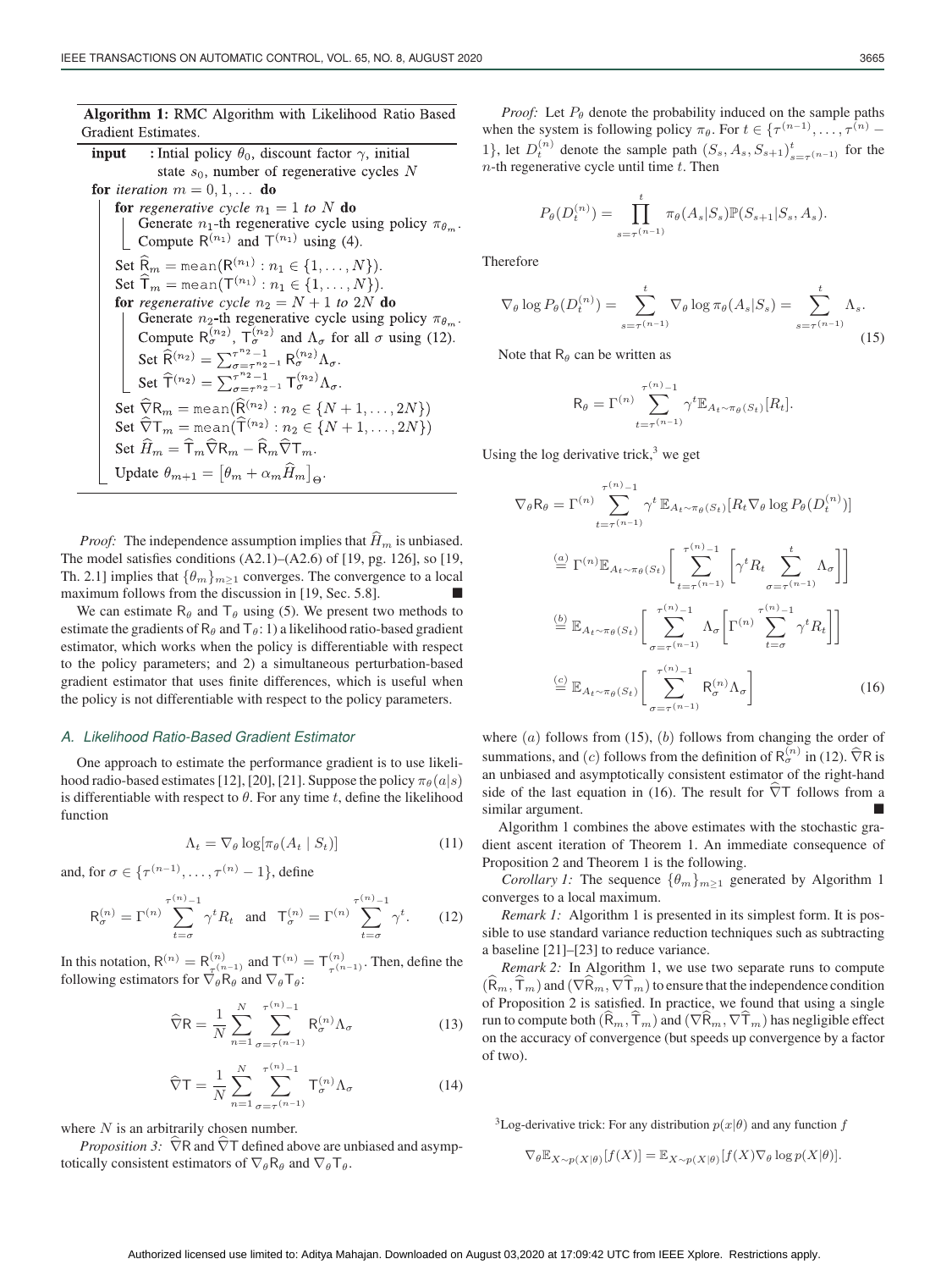Algorithm 2: RMC Algorithm with Simultaneous Perturbation Based Gradient Estimates.

input : Intial policy  $\theta_0$ , discount factor  $\gamma$ , initial state  $s_0$ , number of regenerative cycles N, constant c, perturbation distribution  $\Delta$ for *iteration*  $m = 0, 1$  $\mathbf{d}$ 

for *iteration* 
$$
m = 0, 1, ...
$$
 **do**  
\n**for** *regenerative cycle*  $n_1 = 1$  *to*  $N$  **do**  
\n**Generate**  $n_1$ -th regenerative cycle using policy  $\pi_{\theta_m}$   
\n**Compute**  $\mathbb{R}^{(n_1)}$  and  $\mathbb{T}^{(n_1)}$  using (4).  
\n**Set**  $\widehat{\mathbb{F}}_m = \text{mean}(\mathbb{R}^{(n_1)} : n_1 \in \{1, ..., N\})$ .  
\n**Sample**  $\delta \sim \Delta$ .  
\n**Set**  $\theta'_m = \theta_m + c\delta$ .  
\n**for** *regenerative cycle*  $n_2 = N + 1$  *to* 2 $N$  **do**  
\n**Generate**  $n_2$ -th regenerative cycle using policy  $\pi_{\theta_m}$   
\n**Compute**  $\mathbb{R}^{(n_2)}$  and  $\mathbb{T}^{(n_2)}$  using (4).  
\n**Set**  $\widehat{\mathbb{F}}_m' = \text{mean}(\mathbb{R}^{(n_2)} : n_2 \in \{N + 1, ..., 2N\})$ .  
\n**Set**  $\widehat{H}'_m = \text{mean}(\mathbb{T}^{(n_2)} : n_2 \in \{N + 1, ..., 2N\})$ .  
\n**Set**  $\widehat{H}_m = \delta(\widehat{T}_m \widehat{R}'_m - \widehat{R}_m \widehat{T}'_m)/c$ .  
\n**Update**  $\theta_{m+1} = [\theta_m + \alpha_m \widehat{H}_m]_{\Theta}$ .

*Remark 3:* It has been reported in the literature [24] that using a biased estimate of the gradient given by

$$
\mathsf{R}_{\sigma}^{(n)} = \Gamma^{(n)} \sum_{t=\sigma}^{\tau^{(n)}-1} \gamma^{t-\sigma} R_t \tag{17}
$$

(and a similar expression for  $T_{\sigma}^{(n)}$ ) leads to faster convergence. We call this variant *RMC with biased gradients* and, in our experiments, find that it does converge faster than RMC.

#### *B. Simultaneous Perturbation-Based Gradient Estimator*

Another approach to estimate the performance gradient is to use simultaneous perturbation-based estimates [25]–[28]. The general onesided form of such estimates is

$$
\widehat{\nabla}\mathsf{R}_{\theta} = \delta(\widehat{\mathsf{R}}_{\theta+c\delta} - \widehat{\mathsf{R}}_{\theta})/c
$$

where  $\delta$  is a random variable with the same dimension as  $\theta$  and c is a small constant. The expression for  $\nabla T_{\theta}$  is similar. When  $\delta_i \sim$ Rademacher $(\pm 1)$ , the above method corresponds to simultaneous perturbation stochastic approximation [25], [26]; when  $\delta \sim \text{Normal}(0, I)$ , it corresponds to smoothed function stochastic approximation [27], [28].

Substituting these estimates in (10) and simplifying, we get

$$
\widehat{H}_{\theta} = \delta(\widehat{\mathsf{T}}_{\theta} \widehat{\mathsf{R}}_{\theta+c\delta} - \widehat{\mathsf{R}}_{\theta} \widehat{\mathsf{T}}_{\theta+c\delta})/c.
$$

The complete algorithm is shown in Algorithm 2. Since  $(\widehat{R}_{\theta}, \widehat{T}_{\theta})$  and  $(\widehat{R}_{\theta+c\delta},\widehat{T}_{\theta+c\delta})$  are estimated from separate sample paths,  $\widehat{H}_{\theta}$  defined above is an unbiased estimator of  $H_\theta$ . Then, an immediate consequence of Proposition 2 and Theorem 1 is the following.

*Corollary 2:* The sequence  $\{\theta_m\}_{m\geq 1}$  generated by Algorithm 2 converges to a local maximum.

## *C. Remark on Average Reward Setup*

The results presented above also apply to average reward models where the objective is to maximize

$$
J_{\pi} = \lim_{t_h \to \infty} \frac{1}{t_h} \mathbb{E}_{A_t \sim \pi(S_t)} \left[ \sum_{t=0}^{t_h - 1} R_t \middle| S_0 = s_0 \right]. \tag{18}
$$

Let the stopping times  $\tau^{(n)}$  be defined as before. Define the total reward  $R^{(n)}$  and duration  $T^{(n)}$  of the *n*th regenerative cycle as

$$
\mathsf{R}^{(n)} = \sum_{t=\tau^{(n)}-1}^{\tau^{(n)}-1} R_t \quad \text{and} \quad \mathsf{T}^{(n)} = \tau^{(n)} - \tau^{(n-1)}.
$$

Let R<sub>θ</sub> and T<sub>θ</sub> denote the expected values of R<sup>(n)</sup> and T<sup>(n)</sup> under policy  $\pi_{\theta}$ . Then, from standard renewal theory, we have that the performance  $J_{\theta}$  is equal to  $R_{\theta}/T_{\theta}$  and, therefore,  $\nabla_{\theta} J_{\theta} = H_{\theta}/T_{\theta}^2$ , where  $H_{\theta}$  is defined as in (8). We can use both variants of **BMC** presented above to defined as in (8). We can use both variants of RMC presented above to obtain estimates of  $H_\theta$  and use these to update the policy parameters using (9).

# **III. RMC FOR POSTDECISION STATE MODEL**

In many models, the state dynamics can be split into two parts: a controlled evolution followed by an uncontrolled evolution. For example, many continuous state models have dynamics of the form  $S_{t+1} = f(S_t, A_t) + N_t$  where  $\{N_t\}_{t\geq 0}$  is an independent noise process. For other examples, see the inventory control and event-triggered communication models in Section V. Such models can be written in terms of a postdecision state model described below.

Consider a postdecision state MDP with a predecision state  $S_t^- \in$ S<sup>-</sup>, postdecision state  $S_t^+ \in S^+$ , action  $A_t \in \mathcal{A}$ . The system starts at an initial state  $s_0^+ \in S^+$  and at time t

- 1) there is a controlled transition from  $S_t^-$  to  $S_t^+$  according to a transition kernel  $P^{-}(A_t);$
- 2) there is an uncontrolled transition from  $S_t^+$  to  $S_{t+1}^-$  according to a transition kernel  $P^+$ ;
- 3) a per-step reward  $R_t = r(S_t^-, A_t, S_t^+)$  is received.<br>
Ramark 4: When  $S_t^+ = S_t^-$  and  $P_t^+$  is identity to

*Remark 4:* When  $S^+ = S^-$  and  $P^+$  is identity, then the above model reduces to the standard MDP model, considered in Section II. When  $P^+$  is a deterministic transition, the model reduces to a standard MDP model with postdecision states [29], [30].

As in Section II, we choose a (time-homogeneous and Markov) policy  $\pi$  that maps the current predecision state  $S^-$  to a distribution on actions, i.e.,  $A_t \sim \pi(S_t^{-})$ . We use  $\pi(a|s^{-})$  to denote  $\mathbb{P}(A_t = a|S_t^{-})$  $\boldsymbol{s}$ <sup>-</sup>

The performance when the system starts in a postdecision state  $s_0^+ \in$  $S^+$  and follows policy  $\pi$  is given by:

$$
J_{\pi} = \mathbb{E}_{A_t \sim \pi(S_t)} \left[ \sum_{t=0}^{\infty} \gamma^t R_t \middle| S_0^+ = s_0^+ \right] \tag{19}
$$

where  $\gamma \in (0, 1)$  is the discount factor. As before, we are interested in identifying an optimal policy, i.e., a policy that maximizes the performance. When  $S$  and  $A$  are Borel spaces, we assume that the model satisfies the standard conditions under which time-homogeneous Markov policies are optimal [15]. Let  $\tau^{(n)}$  denote the stopping times such that  $\tau^{(0)} = 0$  and, for  $n > 1$ 

$$
\tau^{(n)} = \min\{t > \tau^{(n-1)} : s_{t-1}^+ = s_0^+\}.
$$

The slightly unusual definition (using  $s_{t-1}^+ = s_0^+$  rather than the more<br>natural  $s^+ - s^+$ ) is to ensure that the formulas for  $R^{(n)}$  and  $T^{(n)}$  used natural  $s_t^+ = s_0^+$  is to ensure that the formulas for  $R^{(n)}$  and  $T^{(n)}$  used<br>in Section II remain valid for the postdecision state model as well. Thus in Section II remain valid for the postdecision state model as well. Thus, using arguments similar to Section II, we can show that both variants of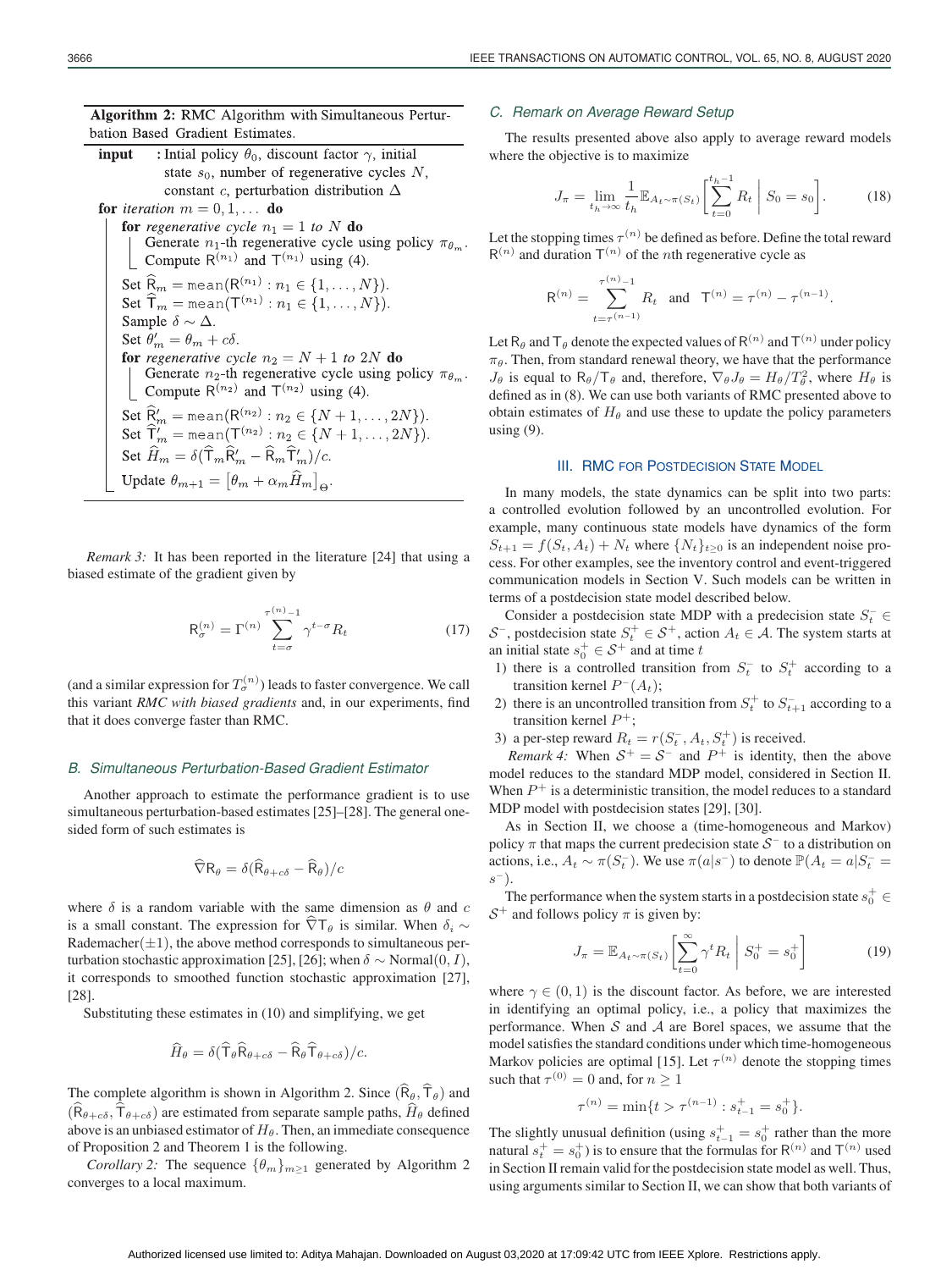RMC presented in Section II converge to a locally optimal parameter  $\theta$ for the postdecision state model as well.

# IV. APPROXIMATE RMC

In this section, we present a variant of RMC that trades off accuracy with the speed of convergence. One potential limitation of RMC is that the system may take a long time to revisit the initial state. We can circumvent this limitation by considering a "renewal set"  $B$  around the start state and pretending that a renewal takes place whenever the state enters B. Doing so, results in a loss in accuracy. Since each regenerative cycles does not start in the same state, the renewal relationship of Proposition 1 is no longer valid. Nonetheless, in this section, we show that if the model has sufficient regularity so that the value function is locally Lipschitz in the renewal set, the error due to this approximation is bounded.

Suppose that the state and action spaces  $S$  and  $A$  are separable metric spaces (with metrics  $d_S$  and  $d_A$ ). Given a "renewal set" B containing the start state  $s_0$  and let  $\rho^B = \sup_{s \in B} d_S(s, s_0)$  denote the radius of B with respect to  $s_0$ . Given a policy  $\pi$ , let  $\tau^{(n)}$  denote the stopping times for successive visits to B, i.e.,  $\tau^{(0)} = 0$  and, for  $n \ge 1$ 

$$
\tau^{(n)} = \min\{t > \tau^{(n-1)} : s_t \in B\}.
$$

Define R<sup>(n)</sup> and T<sup>(n)</sup> as in (4) and let R<sub> $^B_\theta$ </sub> and T<sub> $^B_\theta$ </sub> denote the expected values of  $R^{(n)}$  and  $T^{(n)}$ , respectively. Define

$$
J^B_\theta = \frac{\mathsf{R}^B_\theta}{(1-\gamma)\mathsf{T}^B_\theta}
$$

.

*Theorem 2:* Given a policy  $\pi_{\theta}$ , let  $V_{\theta}$  denote the value function and  $\overline{\mathsf{T}}_{\theta}^{B} = \mathbb{E}_{A_t \sim \pi_{\theta}(S_t)}[\gamma^{\tau(1)} | S_0 = s_0]$  (which is always less than  $\gamma$ ). Suppose the following condition is satisfied:

(C) The value function  $V_{\theta}$  is locally Lipschitz in B, i.e., there exists an  $L_{\theta}$  such that for any  $s, s' \in B$ 

$$
|V_{\theta}(s) - V_{\theta}(s')| \leq L_{\theta}d_S(s, s').
$$

Then

$$
\left| J_{\theta} - J_{\theta}^{B} \right| \leq \frac{L_{\theta} \overline{T}_{\theta}^{B}}{(1 - \gamma) \overline{T}_{\theta}^{B}} \rho^{B} \leq \frac{\gamma}{(1 - \gamma)} L_{\theta} \rho^{B}.
$$
 (20)

*Proof:* We follow an argument similar to Proposition 1.

$$
J_{\theta} = V_{\theta}(s_0) = \mathbb{E}_{A_t \sim \pi_{\theta}(S_t)} \left[ \sum_{t=0}^{\tau(1)} \gamma^t R_t + \gamma^{\tau(1)} \sum_{t=\tau(1)}^{\infty} \gamma^{t-\tau(1)} R_t \middle| S_0 = s_{\tau(1)} \right]
$$
  

$$
\stackrel{(a)}{=} R_{\theta}^B + \mathbb{E}_{A_t \sim \pi_{\theta}(S_t)} [\gamma^{\tau(1)} | S_0 = s_0] V_{\theta}(s_{\tau(1)}) \qquad (21)
$$

where (a) uses the strong Markov property [17]. Since  $V_\theta$  is locally Lipschitz with constant  $L_{\theta}$  and  $s_{\tau(1)} \in B$ , we have that

$$
|J_{\theta} - V_{\theta}(s_{\tau^{(1)}})| = |V_{\theta}(s_0) - V_{\theta}(s_{\tau^{(1)}})| \leq L_{\theta} \rho^{B}.
$$

Substituting the above in (21) gives

$$
J_{\theta} \leq \mathsf{R}_{\theta}^{B} + \overline{\mathsf{T}}_{\theta}^{B} (J_{\theta} + L_{\theta} \rho^{B}).
$$

Substituting  $T_{\theta}^{B} = (1 - \overline{T}_{\theta}^{B})/(1 - \gamma)$  and rearranging the terms, we get

$$
J_{\theta} \leq J_{\theta}^{B} + \frac{L_{\theta} \overline{T}_{\theta}^{B}}{(1 - \gamma) \overline{T}_{\theta}^{B}} \rho^{B}.
$$

The proof for the other direction is similar. The second inequality in (20) follows from  $\overline{\mathsf{T}}_{\theta}^{B} \leq \gamma$  and  $\mathsf{T}_{\theta}^{B}$ 

lows from  $\mathsf{T}_{\theta}^{\mathcal{B}} \leq \gamma$  and  $\mathsf{T}_{\theta}^{\mathcal{B}} \geq 1$ . optimal. Such a policy can be identified by modifying both variants of RMC to declare a renewal whenever the state lies in B.

Local Lipschitz continuity of value functions can be verified for specific models (e.g., the model presented in Section V-C). Sufficient conditions for *global* Lipschitz continuity have been identified in [31, Th. 4.1], [32, Lemma 1, Th. 1], and [33, Lemma 1]). We state these conditions below.

*Proposition 4:* Let  $V_{\theta}$  denote the value function for any policy  $\pi_{\theta}$ . Suppose the model satisfies the following conditions.

1) The transition kernel P is Lipschitz, i.e., there exists a constant  $L_P$ such that for all  $s, s' \in S$  and  $a, a' \in A$ 

$$
\mathcal{K}(P(\cdot|s,a), P(\cdot|s',a')) \le L_P[d_S(s,s') + d_A(a,a')]
$$

where  $K$  is the Kantorovich metric (also called the Wasserstein distance) between probability measures.

2) The per-step reward r is Lipschitz, i.e., there exists a constant  $L_r$ such that for all  $s, s', s_+ \in S$  and  $a, a' \in A$ 

$$
|r(s, a, s_{+}) - r(s, a', s_{+})| \leq L_r [d_S(s, s') + d_A(a, a')].
$$

In addition, suppose the policy satisfies the following:

3) The policy  $\pi_{\theta}$  is Lipschitz, i.e., there exists a constant  $L_{\pi_{\theta}}$  such that for any  $s, s' \in \mathcal{S}$ 

$$
\mathcal{K}(\pi_{\theta}(\cdot|s), \pi_{\theta}(\cdot|s')) \leq L_{\pi_{\theta}} d_S(s, s').
$$

4)  $\gamma L_P(1 + L_{\pi_{\theta}}) < 1.$ 

5) The value function  $V_{\theta}$  exists and is finite. Then,  $V_{\theta}$  is globally Lipschitz. In particular, for any  $s, s' \in \mathcal{S}$ 

$$
|V_{\theta}(s) - V_{\theta}(s')| \leq L_{\theta}d_S(s, s')
$$

where

$$
L_{\theta} = L_r (1 + L_{\pi_{\theta}}) / (1 - \gamma L_P (1 + L_{\pi_{\theta}})).
$$

#### V. NUMERICAL EXPERIMENTS

We present three experiments to evaluate the performance of RMC: a randomly generated MDP, event-triggered communication, and inventory management. The code for all the experiments is available at [34].

# *A. Randomized MDP (GARNET)*

In this experiment, we study a randomly generated  $GARNET(100, 10, 50)$  model [35], which is an MDP with 100 states, 10 actions, and a branching factor of 50 (which means that each row of all transition matrices has 50 nonzero elements, chosen Unif[0, 1] and normalized to add to 1). For each state-action pair, with probability  $p = 0.05$ , the reward is chosen Unif [10, 100], and with probability  $1 - p$ , the reward is 0. The discount factor  $\gamma = 0.9$ . The first state is chosen as start state. The policy is parameterized by a Gibbs softmax distribution (which has states  $\times$  actions =  $100 \times 10$ parameters) where each parameter belongs to the interval  $[-10, 10]$ and the temperature is kept constant and equal to 1.

We compare the performance of the following algorithms.

1) RMC with likelihood ratio-based gradient estimator (see Section II-A) where the gradient is estimated using a single run (see Remark 2 in Section II). The policy parameters are updated after  $N = 4$ renewals and the learning is adapted using  $ADAM(0.05)^4$  [36].

<sup>4</sup>We use ADAM( $\alpha$ ) to denote the choice of the  $\alpha$  parameter of ADAM. All other parameters have their default value.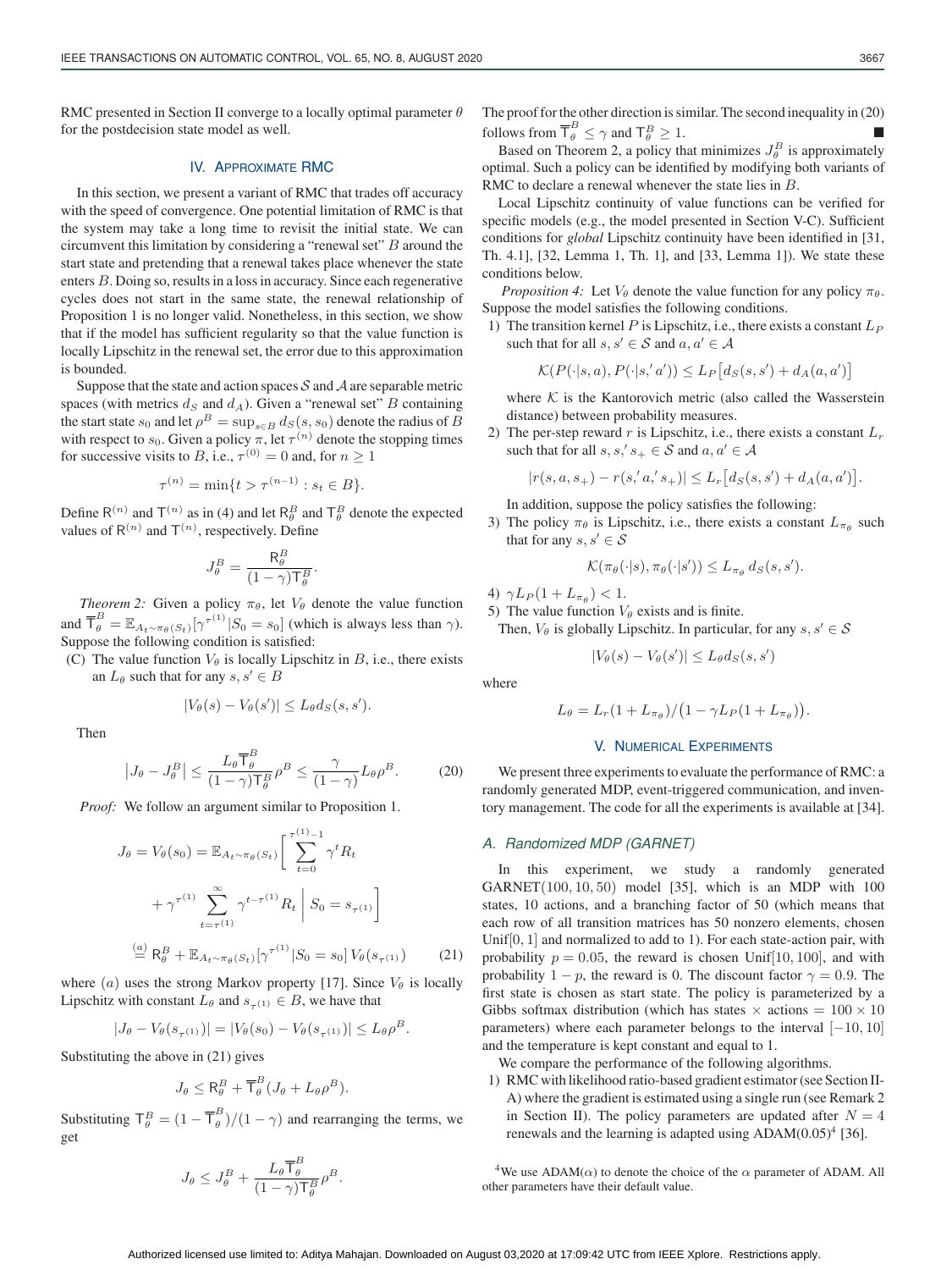

Fig. 1. Comparison of RMC with other state-of-the-art algorithms for the three benchmark environments. The solid lines show the median values and the shaded area shows the region between the first and third quartiles. (a) GARNET. (b) Event-Triggered communication. (c) Inventory control.

- 2) RMC with biased gradient denoted by RMC-B (see Remark 2) where all parameters are same as in RMC.
- 3) Actor critic with eligibility traces for the critic [3], which we refer to as AC- $\lambda$  with  $\lambda \in \{0, 0.5, 1\}$ , where the learning rate for the actor is adapted using ADAM(0.1) [36].
- 4) TPRO [8] and PPO [9], which are two state-of-the-art policy gradient-based RL algorithms for models with discrete action spaces, where we use the default architecture and parameters from ChainerRL [37].

We run each algorithm for  $2 \times 10^5$  samples and repeat this experiment 100 times. To compare the performance of these algorithms, we periodically evaluate the performance of  $\pi_{\theta_m}$  for each trajectory using Monte Carlo evaluation (over 200 samples averaged over 10 independent runs). The median, first quartile, and third quartile across 100 runs are shown in Fig. 1(a). The optimal performance (which is computed using value iteration and the knowledge of the model) is also shown.

We observe that AC-λ, TRPO, and PPO learn faster (which is expected because the critic is keeping track of the entire value function) but have higher variance. AC-λ gets stuck in a local minimum while RMC, RMC-B, TRPO, and PPO do not. Policy gradient algorithms only guarantee convergence to a local optimum. We are not sure why AC-λ converges to a different local maximum from RMC, RMC-B, TRPO, and PPO. We also observe that RMC-B (which is RMC with biased evaluation of the gradient) learns faster than RMC.

It is worth highlighting that although TRPO/PPO converge in fewer number of samples compared to RMC/RMC-B, they require significantly more computational resources. In our experiments, each run of TRPO took  $\approx 10$  min (wall clock time), PPO took  $\approx 16$  min, AC- $\lambda$ took  $\approx 1$  min, whereas RMC/RMC-B took  $\approx 40$  s.

#### *B. Event-Triggered Communication*

In this experiment, we study an event-triggered communication problem that arises in networked control systems [38], [39]. A transmitter observes a first-order autoregressive process  $\{X_t\}_{t\geq 1}$ , i.e.,  $X_{t+1}$  =  $\alpha X_t + W_t$ , where  $\alpha, X_t, W_t \in \mathbb{R}$ , and  $\{W_t\}_{t>1}$  is an i.i.d. process. At each time, the transmitter uses an event-triggered policy (explained below) to determine whether to transmit or not (denoted by  $A_t = 1$  and  $A_t = 0$ , respectively). Transmission takes place over an i.i.d. erasure channel with erasure probability  $p_d$ . Let  $S_t^-$  and  $S_t^+$  denote the "error" between the source realization and its reconstruction at a receiver. It can be shown that  $S_t^-$  and  $S_t^+$  evolve as follows [38], [39]. When  $A_t = 0$ ,  $S^+ - S^-$ ; when  $A_t = 1$ ,  $S^+ - 0$  if the transmission is successful.  $S_t^+ = S_t^-$ ; when  $A_t = 1$ ,  $S_t^+ = 0$  if the transmission is successful<br>(w.p.  $(1 - n_1)$ ) and  $S_t^+ = S_t^-$  if the transmission is not successful (w.p.  $(1 - pa)$ ) and  $S_t^+ = S_t^-$  if the transmission is not successful<br>(w.p. n.); and  $S_t^- = \alpha S_t^+ + W$ . Note that this is a postdecision state (w.p.  $p_d$ ); and  $S_{t+1}^- = \alpha S_t^+ + W_t$ . Note that this is a postdecision state

model, where the postdecision state resets to zero after every successful transmission.<sup>5</sup>

The per-step cost has two components: a communication cost of  $\lambda A_t$ , where  $\lambda \in \mathbb{R}_{>0}$  and an estimation error  $(S_t^+)^2$ . The objective is to minimize the expected discounted cost to minimize the expected discounted cost.

An event-triggered policy is a threshold policy that chooses  $A_t = 1$ whenever  $|S_t^-| \ge \theta$ , where  $\theta$  is a design choice. Under certain conditions, such an event-triggered policy is known to be optimal [38], [39]. When the system model is known, algorithms to compute the optimal  $\theta$ are presented in [40] and [41]. In this section, we use RMC to identify the optimal policy when the model parameters are not known.

In our experiment, we consider an event-triggered model with  $\alpha = 1$ ,  $\lambda = 500, p_d = 0.0, W_t \sim \mathcal{N}(0, 1), \gamma = 0.9.$ 

We compare the performance for the following algorithms.

- 1) RMC with simultaneous perturbation-based gradient estimate (see Section II-B $)$ , where the policy is parameterized by the threshold θ. We choose  $c = 0.3$ ,  $N = 1$ , and  $Δ = \mathcal{N}(0, 1)$  in Algorithm 2. The learning rate is adapted using ADAM(0.01) [36].
- 2) TPRO [8] and PPO [9], which are two state-of-the-art policy gradient-based RL algorithms for models with discrete action spaces, where we use the default architecture and parameters from ChainerRL [37].

We run each algorithm for  $2 \times 10^6$  samples and repeat this experiment 100 times for RMC and 10 times for TRPO and PPO. To compare the performance of these algorithms, we periodically evaluate the performance of  $\pi_{\theta_m}$  for each trajectory using Monte Carlo evaluation (over 200 samples averaged over 10 independent runs). The median, first quartile, and third quartile across the runs are shown in Fig. 1(b). The optimal total cost computed using [41] and the knowledge of the model is also shown in Fig. 1(b).

We observe that all three algorithms converge to the optimal values. TRPO and PPO converge in fewer number of samples (which is expected because the critic is keeping track of the entire value function), but require significantly more computational resources. In our experiments, each run of TRPO took  $\approx 1.4$  h (wall clock time), PPO took  $\approx 2.7$  h whereas RMC took  $\approx 0.5$  s.

# *C. Inventory Control*

In this experiment, we study an inventory management problem that arises in operations research [42], [43]. Let  $S_t \in \mathbb{R}$  denote the volume of goods stored in a warehouse,  $A_t \in \mathbb{R}_{\geq 0}$  denote the amount of goods

<sup>5</sup>Had we used the standard MDP model instead of the postdecision state model, this restart would not have always resulted in a renewal.

<sup>6</sup>An event-triggered policy is a parametric policy but  $\pi_{\theta}(a|s^{-})$  is not differentiable in  $\theta$ . Therefore, the likelihood ratio method cannot be used to estimate performance gradient.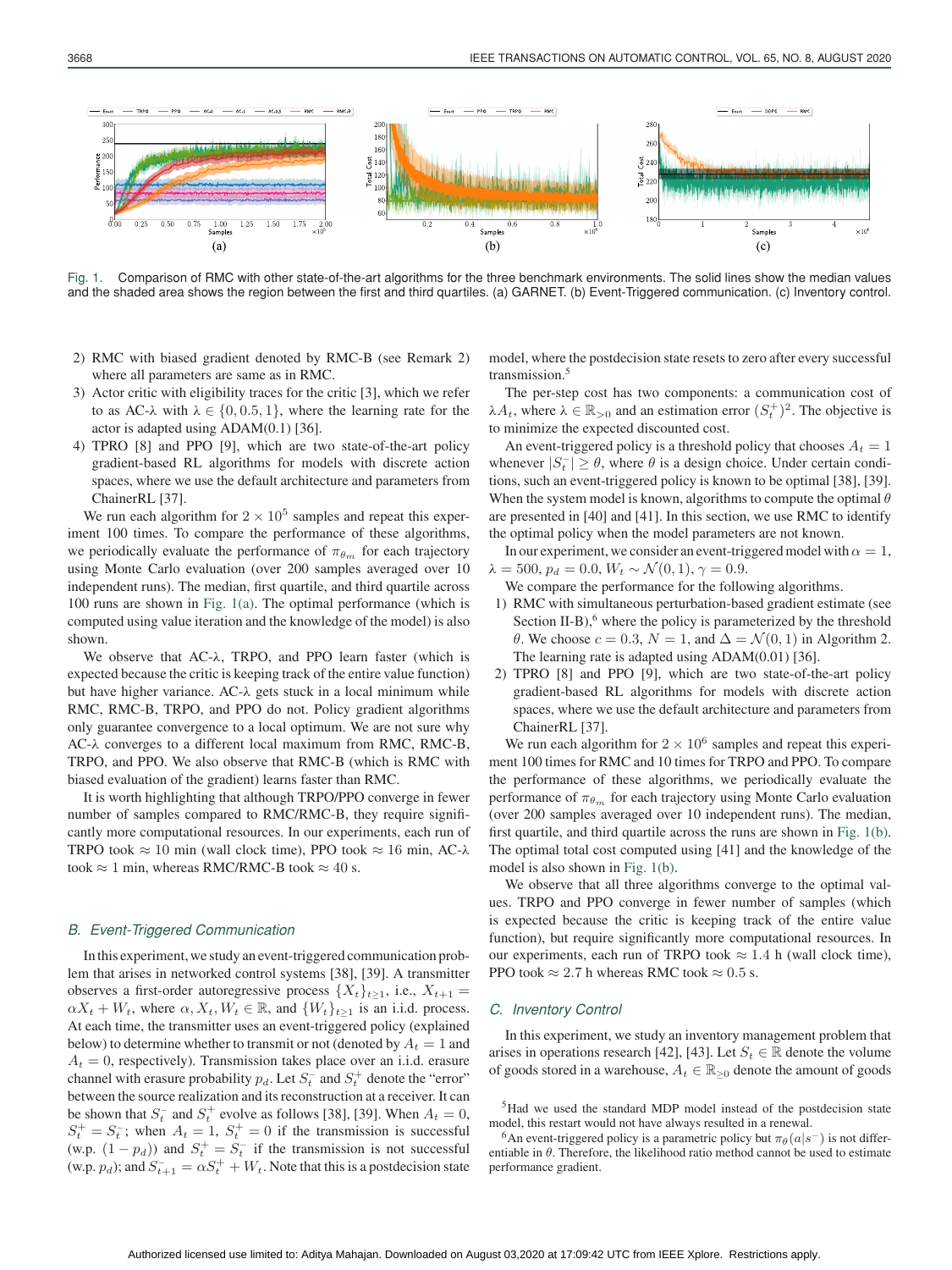ordered, and  $D_t$  denotes the demand. The state evolves according to  $S_{t+1} = S_t + A_t - D_{t+1}.$ 

We work with the normalized cost function

$$
C(s) = a_p s (1 - \gamma) / \gamma + a_h s \mathbb{1}_{\{s \ge 0\}} - a_b s \mathbb{1}_{\{s < 0\}}
$$

where  $a_p$  is the procurement cost,  $a_h$  is the holding cost, and  $a_b$  is the backlog cost (see [44, Ch. 13] for details).

It is known that there exists a threshold  $\theta$  such that the optimal policy is a base stock policy with threshold  $\theta$  (i.e., whenever the current stock level falls below θ, one orders up to θ). Furthermore, for  $s \leq θ$ , we have that [44, Sec. 13.2]

$$
V_{\theta}(s) = C(s) + \frac{\gamma}{(1-\gamma)} \mathbb{E}[C(\theta - D)].
$$
 (22)

So for  $B \subset (0, \theta)$ , the value function is locally Lipschitz in B with

$$
L_{\theta} = \left( a_h + \frac{1 - \gamma}{\gamma} a_p \right).
$$

So, we can use approximate RMC to learn the optimal policy.

In our experiments, we consider an inventory management model with  $a_h = 1$ ,  $a_b = 1$ ,  $a_p = 1.5$ ,  $D_t \sim \text{Exp}(\lambda)$  with  $\lambda = 0.025$ , start state  $s_0 = 1$ , discount factor  $\gamma = 0.9$ .

We compare the performance for the following algorithms.

- 1) RMC with simultaneous perturbation-based gradient (see Section II-B), where the policy is parameterized by the threshold  $\theta$ . We choose  $c = 3.0$ ,  $N = 100$ , and  $\Delta = \mathcal{N}(0, 1)$  in Algorithm 2 and choose  $B = (0, 1)$  for approximate RMC. The learning rate is adapted using ADAM(0.25) [36].
- 2) DDPG [45], which is of one of state-of-the-art RL algorithms for models with continuous action spaces, where we use the default architecture and implementation from ChainerRL [37].

We run each algorithm for  $\approx 5 \times 10^6$  samples and repeat this experiment 100 times for RMC and 10 times for DDPG. To compare the performance of these algorithms, we use Monte Carlo evaluation (over 200 samples averaged over 100 independent runs for RMC and 10 independent runs for DDPG) periodically to evaluate the performance of  $\pi_{\theta_m}$  for each trajectory. The median, first quartile, and third quartile across the runs are shown in Fig. 1(c). The optimal performance computed using  $[44, \text{Sec. } 13.2]$ <sup>7</sup> is also shown.

We observe that DDPG learns in fewer number of samples but it takes more time. In our experiments, each run of DDPG took  $\approx 10$  h (wall clock time) whereas RMC took  $\approx 30$  s. In addition, RMC converges smoothly to an approximately optimal parameter value with total cost within the bound predicted in Theorem 2. The gray rectangular region in Fig. 1(c) shows this bound.

#### VI. CONCLUSION

We present a renewal theory-based reinforcement learning algorithm called RMC. RMC retains the key advantages of Monte Carlo methods and has low bias, is simple and easy to implement, and works for models with continuous state and action spaces. In addition, due to the averaging over multiple renewals, RMC has low variance. We generalize the RMC algorithm to postdecision state models and present a variant that converges faster to an approximately optimal policy, where the renewal state is replaced by a renewal set. The error in using such an approximation is bounded by the size of the renewal set.

<sup>7</sup>For Exp( $\lambda$ ) demand, the optimal threshold is (see [44, Sec. 13.2])

$$
\theta^* = \frac{1}{\lambda} \log \left( \frac{a_h + a_b}{a_h + a_p (1 - \gamma)/\gamma} \right).
$$

In certain models, one is interested in the performance at a reference state that is not the start state. In such models, we can start with an arbitrary policy and ignore the trajectory until the reference state is visited for the first time and use RMC from that time onwards (assuming that the reference state is the new start state).

# ACKNOWLEDGMENT

The authors are grateful to J. Pineau for useful feedback and for suggesting the idea of approximate RMC. The authors are also grateful to the anonymous reviewers for suggestions that led to an improved exposition and more detailed numerical experiments.

#### **REFERENCES**

- [1] D. Bertsekas and J. Tsitsiklis, *Neuro-Dynamic Programming*. Belmont, MA, USA: Athena Sci., 1996.
- [2] L. P. Kaelbling, M. L. Littman, and A. W. Moore, "Reinforcement learning: A survey," *J. Artif. Intell. Res.*, vol. 4, pp. 237–285, 1996.
- [3] R. S. Sutton and A. G. Barto, *Reinforcement Learning: An Introduction*. Cambridge, MA, USA: MIT Press, 2018.
- [4] C. Szepesvári, *Algorithms for Reinforcement Learning*. San Rafael, CA, USA: Morgan & Claypool, 2010.
- [5] R. S. Sutton *et al.*, "Policy gradient methods for reinforcement learning with function approximation," in *Proc Adv. Neural Inf. Process. Syst.*, Nov. 2000, pp. 1057–1063.
- [6] S. M. Kakade, "A natural policy gradient," in *Proc. Adv. Neural Inf. Process. Syst.*, Dec. 2002, pp. 1531–1538.
- [7] V. R. Konda and J. N. Tsitsiklis, "On actor-critic algorithms," *SIAM J. Control Optim.*, vol. 42, no. 4, pp. 1143–1166, 2003.
- [8] J. Schulman *et al.*, "Trust region policy optimization," in *Proc. Int. Conf. Mach. Learn.*, Jun. 2015, pp. 1889–1897.
- [9] J. Schulman *et al.*, "Proximal policy optimization algorithms," 2017, *arXiv:1707.06347*.
- [10] D. Silver et al., "Mastering the game of go without human knowledge," *Nature*, vol. 550, no. 7676, pp. 354–359, 2017.
- [11] P. Glynn, "Optimization of stochastic systems," in *Proc. Winter Simul. Conf.*, Dec. 1986, pp. 52–59.
- [12] P. Glynn, "Likelihood ratio gradient estimation for stochastic systems," *Commun. ACM*, vol. 33, pp. 75–84, 1990.
- [13] P. Marbach and J. N. Tsitsiklis, "Simulation-based optimization of Markov reward processes," *IEEE Trans. Autom. Control*, vol. 46, no. 2, pp. 191– 209, Feb. 2001.
- [14] P. Marbach and J. N. Tsitsiklis, "Approximate gradient methods in policyspace optimization of Markov reward processes,," *Discrete Event Dyn. Syst.*, vol. 13, no. 2, pp. 111–148, 2003.
- [15] O. Hernández-Lerma and J. B. Lasserre, *Discrete-Time Markov Control Processes: Basic Optimality Criteria*, vol. 30. Berlin, Germany: Springer, 1996.
- [16] V. Borkar, *Stochastic Approximation: A Dynamical Systems Viewpoint*. Cambridge, U.K.: Cambridge Univ. Press, 2008.
- [17] S. P. Meyn and R. L. Tweedie, *Markov Chains and Stochastic Stability*. Berlin, Germany: Springer, 2012.
- [18] W. Feller, *An Introduction to Probability Theory and its Applications*, vol. 1. Hoboken, NJ, USA: Wiley, 1966.
- [19] H. Kushner and G. G. Yin, *Stochastic Approximation and Recursive Algorithms and Applications*. Berlin, Germany: Springer, 2003.
- [20] R. Y. Rubinstein, "Sensitivity analysis and performance extrapolation for computer simulation models," *Operations Res.*, vol. 37, no. 1, pp. 72–81, 1989.
- [21] R. J. Williams, "Simple statistical gradient-following algorithms for connectionist reinforcement learning," *Mach. Learn.*, vol. 8, nos. 3/4, pp. 229– 256, 1992.
- [22] E. Greensmith, P. L. Bartlett, and J. Baxter, "Variance reduction techniques for gradient estimates in reinforcement learning," *J. Mach. Learn. Res.*, vol. 5, pp. 1471–1530, 2004.
- [23] J. Peters and S. Schaal, "Policy gradient methods for robotics," in *Proc. Int. Conf. Intell. Robots Syst.*, Oct. 2006, pp. 2219–2225.
- [24] P. Thomas, "Bias in natural actor-critic algorithms," in *Proc. Int. Conf. Mach. Learn.*, Jun. 2014, pp. 441–448.
- [25] J. C. Spall, "Multivariate stochastic approximation using a simultaneous perturbation gradient approximation," *IEEE Trans. Autom. Control*, vol. 37, no. 3, pp. 332–341, Mar. 1992.